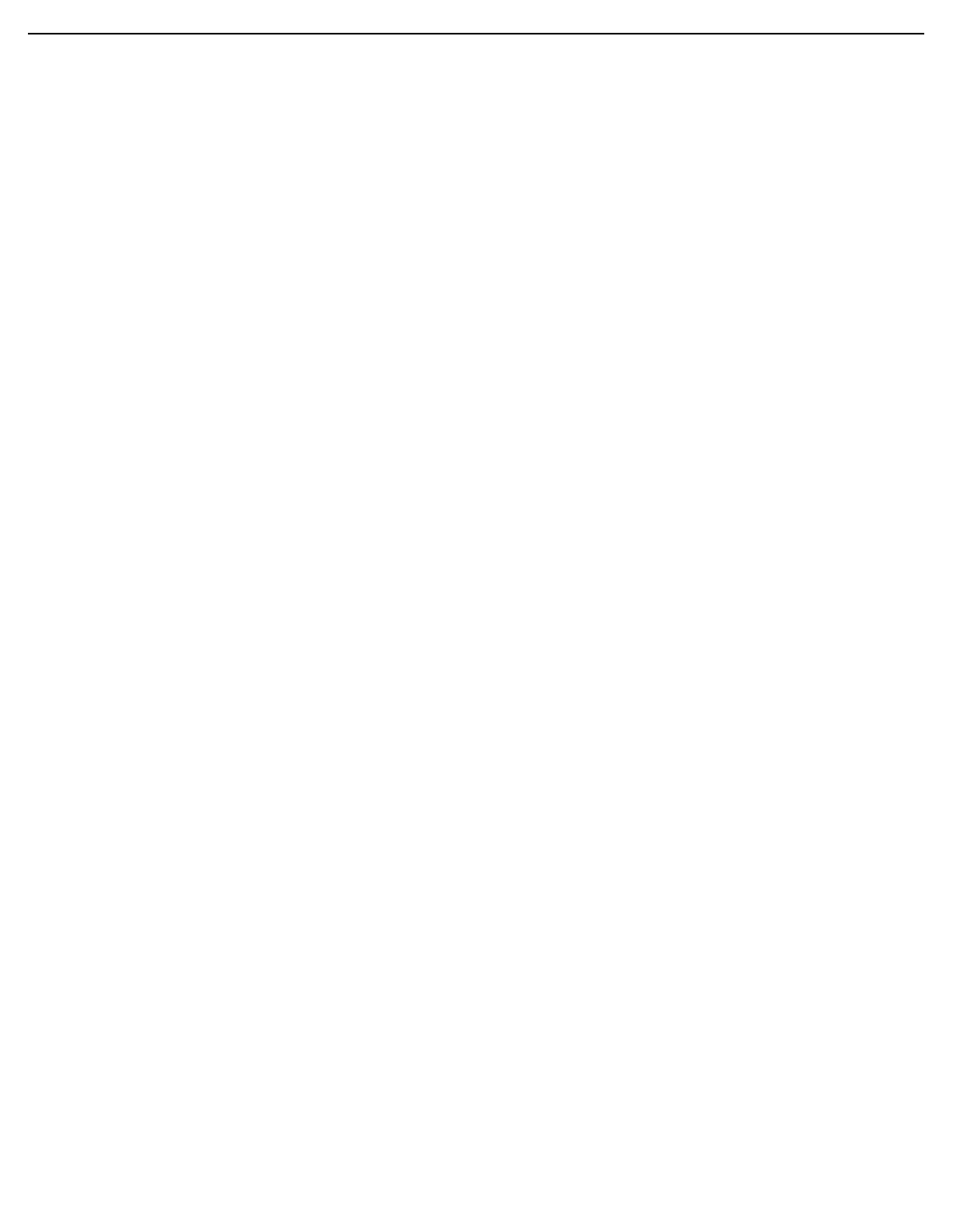# **Letters of Transmittal**

The Honourable Dr. Lynda M. Haverstock Lieutenant Governor Province of Saskatchewan

May it Please Your Honour:

I respectfully submit the Annual Report of the Saskatchewan Labour Relations Board for the fiscal year ending March 31, 2005.

Kub Higgins

Deb Higgins Minister of Labour



The Honourable Deb Higgins Minister of Labour

Dear Madam:

It is my pleasure to provide you with the Annual Report of the Saskatchewan Labour Relations Board. It covers the period commencing April 1, 2004 and ending March 31, 2005.

James Seibel **Chairperson** Labour Relations Board

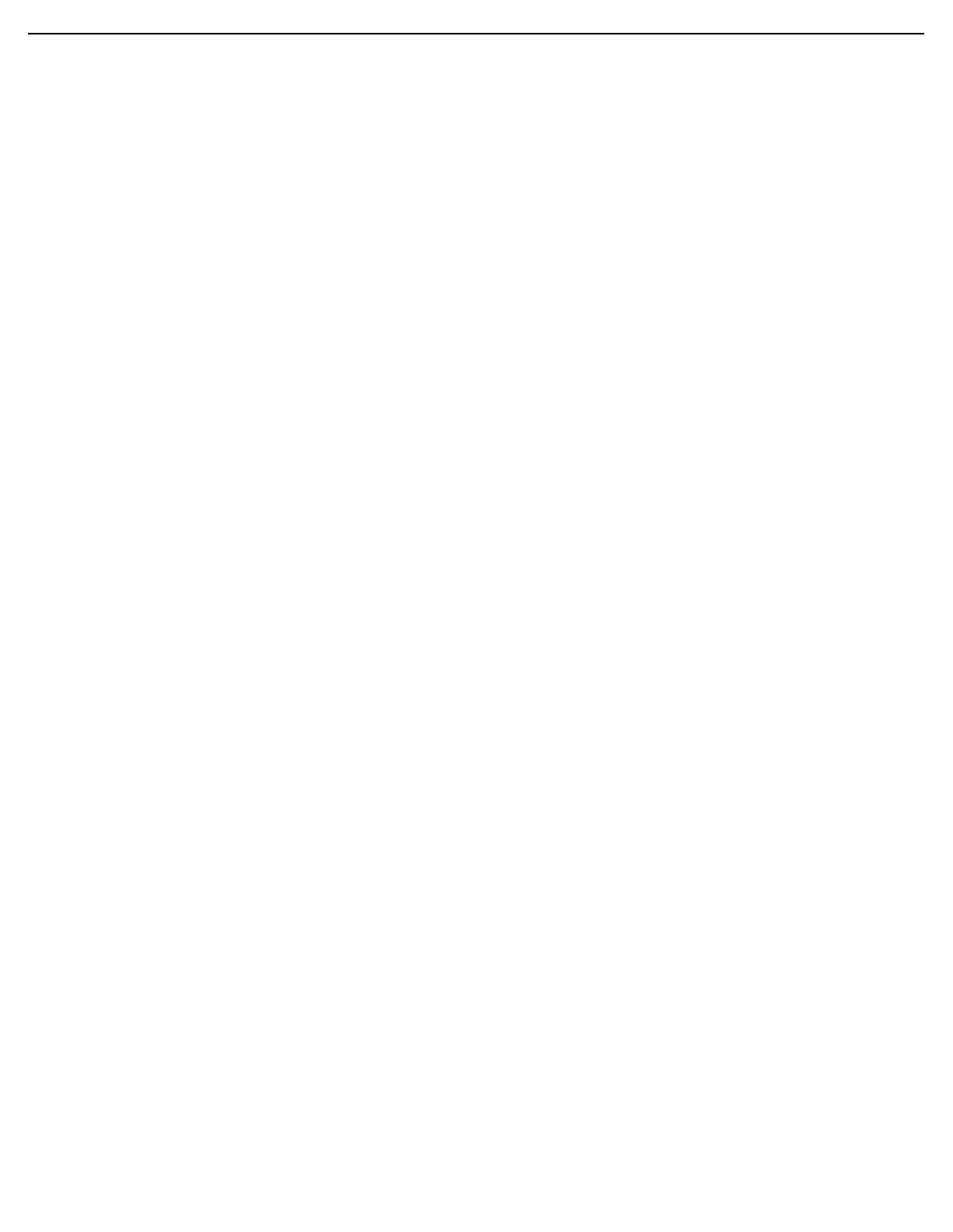# **Table of Contents**

| I.   |               |                                                                                                                   |  |  |  |  |  |  |  |
|------|---------------|-------------------------------------------------------------------------------------------------------------------|--|--|--|--|--|--|--|
| Ш.   |               |                                                                                                                   |  |  |  |  |  |  |  |
| Ш.   |               |                                                                                                                   |  |  |  |  |  |  |  |
| IV.  |               |                                                                                                                   |  |  |  |  |  |  |  |
| V.   |               |                                                                                                                   |  |  |  |  |  |  |  |
| VI.  |               |                                                                                                                   |  |  |  |  |  |  |  |
| VII. | <b>Tables</b> |                                                                                                                   |  |  |  |  |  |  |  |
|      | Table 1       | Labour Relations Board Organizational Chart                                                                       |  |  |  |  |  |  |  |
|      | Table 2       | Applications under The Trade Union Act by Type of                                                                 |  |  |  |  |  |  |  |
|      | Table 3       | Applications to the Labour Relations Board under<br>The Trade Union Act by Disposition, 2000-2001 to 2004-2005 11 |  |  |  |  |  |  |  |
|      | Table 4       | Applications to the Labour Relations Board under<br>The Construction Industry Labour Relations Act, 1992          |  |  |  |  |  |  |  |
|      | Table 5       | Applications under The Trade Union Act by Type of                                                                 |  |  |  |  |  |  |  |
|      | Table 6       | Applications under The Construction Industry Labour<br>Relations Act, 1992 by Type of Application,                |  |  |  |  |  |  |  |
|      |               |                                                                                                                   |  |  |  |  |  |  |  |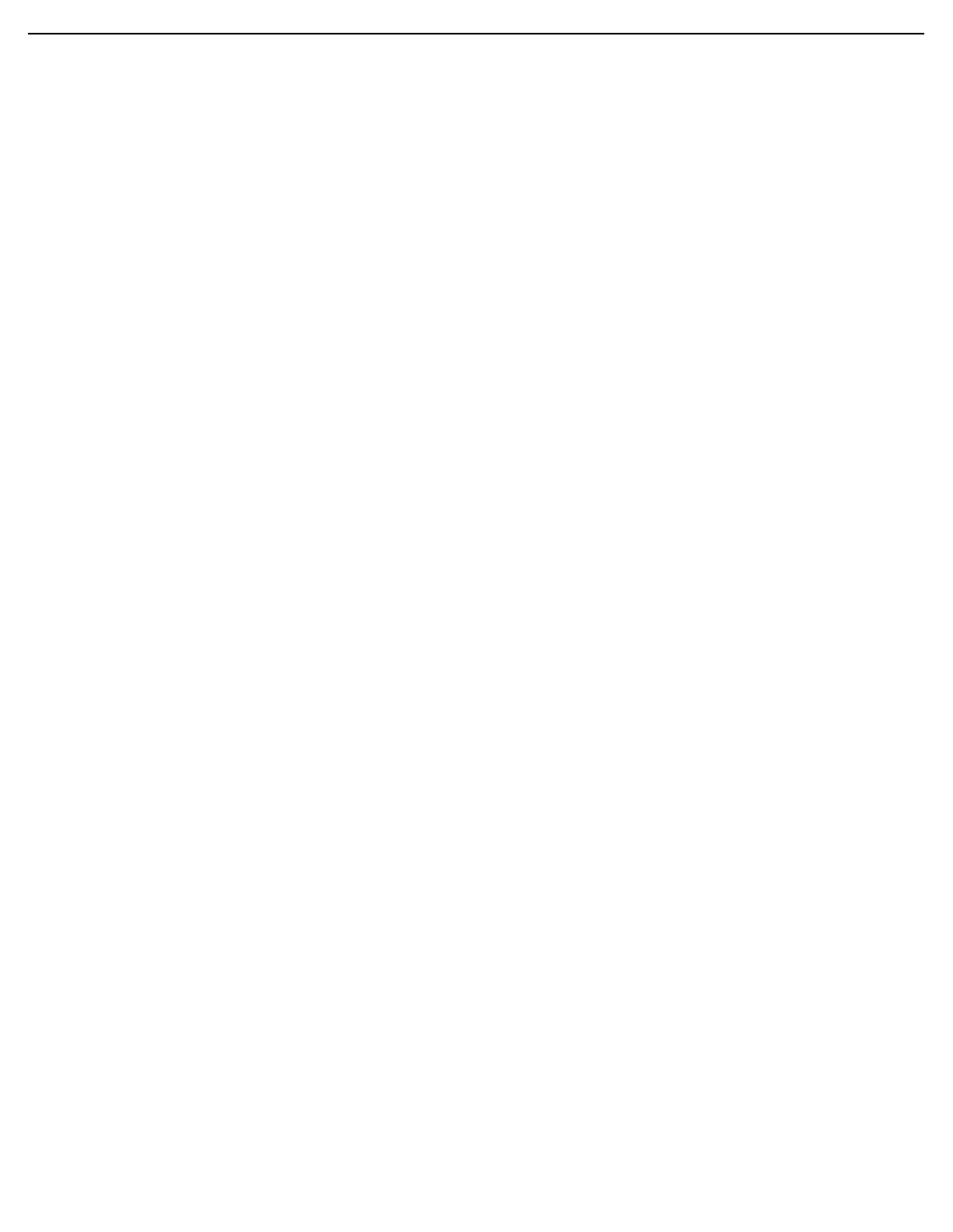# **I. Labour Relations Board**

The Labour Relations Board came into existence in 1944 with passage of *The Trade Union Act*, S.S. 1944 (2nd Sess.) c. 69. Although the *Act* has often been amended, most recently in 2005, the basic concept of the Board has not changed. The Board is an independent, quasi-judicial tribunal charged with the responsibility of adjudicating disputes that arise under *The Trade Union Act*. It does this principally through public hearings and written decisions.

The Board's decisions are final and binding upon the parties. There is no appeal, and review by the courts is strictly limited.

The *Act* presently provides for a board composed of a chairperson and two vice-chairpersons and an unspecified number of members. All members of the Board, including the chairperson and vicechairpersons, are appointed by the Lieutenant Governor in Council. The chairperson and vicechairpersons are full-time members of the Board. The remaining members are appointed and paid on a per diem basis when their services are required.

The Board is a representational Board. This means that all members of the Board, with the exception of the chairperson and vice-chairpersons, are representatives of employees or employers. The chairperson and vice-chairpersons are neutral and are lawyers. The Board reports to the Minister of Labour for the Province of Saskatchewan. The Minister is obligated by *The Trade Union Act* to provide the Board with the requisite staff and facilities. The Board operates independently from the government, its departments and agencies. The chairperson, vice-chairpersons and all members of the Board are required by the *Act* to take an oath of impartiality in the performance of their office.

The Board's offices and staff are located at 1600 - 1920 Broad Street, Regina. The Board also maintains a hearing room in Saskatoon. The staff of the Board is composed of the Board Registrar/Legal Counsel, Investigating Officer, Executive Assistant to the Chairperson and three clerical positions. The chairperson or one of the vice-chairpersons is appointed to act as Executive Officer of the Board. An Organizational Chart of the Labour Relations Board is contained in Table 1.

The composition of the Board for 2004-2005 was:

### **James Seibel - Chairperson**

James Seibel was appointed Vice-Chairperson and Executive Officer of the Board in November, 1997 and was appointed Chairperson and Executive Officer of the Board in October, 2003. Mr. Seibel obtained his Bachelor of Science degree from the University of Regina and his law degree from the University of Saskatchewan. He was in the private practice of law in Saskatoon from 1981 to 1997, with an emphasis on labour law and arbitration.

## **Wally Matkowski - Vice-Chairperson**

Wally Matkowski was appointed Vice-Chairperson of the Board in March, 2001. Mr. Matkowski obtained his Bachelor of Arts degree and his law degree from the University of Saskatchewan. He was in the private practice of law in Regina and Saskatoon from 1986 to 2001, with a large amount of his time spent as both a labour arbitrator and a mediator.

# **Angela Zborosky - Vice-Chairperson**

Angela Zborosky was appointed Vice-Chairperson of the Board in July, 2004. Ms. Zborosky obtained her Bachelor of Business Administration degree from the University of Regina and her law degree from the University of Saskatchewan. Ms. Zborosky was in the private practice of law in Regina from 1991 to 2004, primarily in the areas of labour and employment law.

# **Bruce McDonald**

Bruce McDonald was appointed to the Board in 1974 as a member representing employees. Mr. McDonald is a retired business agent for the International Brotherhood of Painters and Allied Trades, Local Union 1996. He is a past president of the Canadian Federation of Labour (Sask.).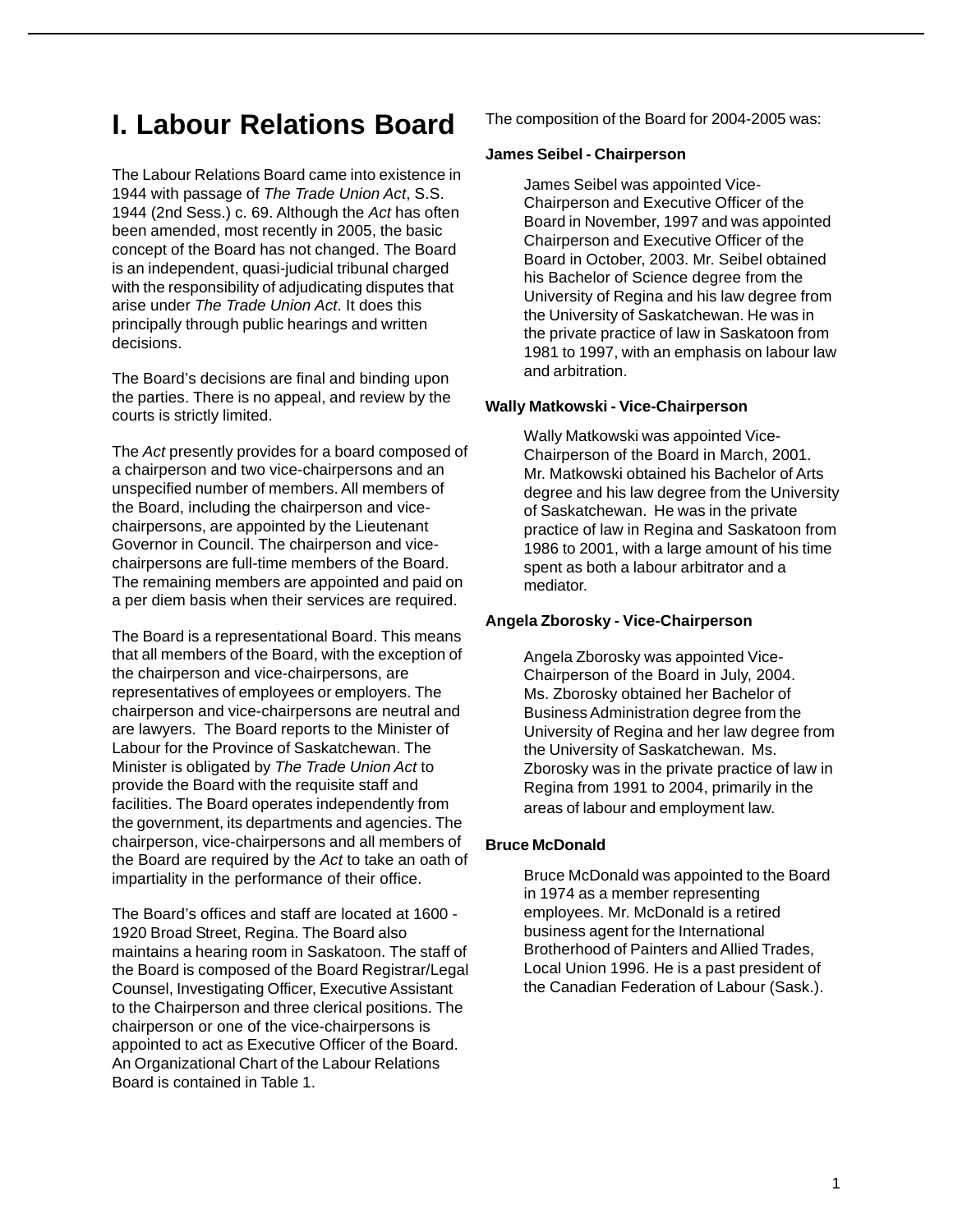#### **Gloria Cymbalisty**

Gloria Cymbalisty was appointed to the Board in March of 1992 as a member representing employees. She is self-employed as an industrial relations consultant. She was formerly a representative for the Saskatchewan Joint Board, Retail, Wholesale and Department Store Union.

#### **Gerry Caudle**

Gerry Caudle was appointed to the Board in March of 1994 as a member representing employees. Mr. Caudle had previously served in the same capacity during the 1980s. He is a retired representative with the Canadian Union of Public Employees.

#### **Donald Bell**

Don Bell was appointed to the Board in July of 1995 as a member representing employers. Mr. Bell is President of Insulation Applicators Ltd. Mr. Bell retired as a member of the Board on July 14, 2004.

### **Brenda Cuthbert**

Brenda Cuthbert was appointed to the Board in July of 1995 as a member representing employers. Ms. Cuthbert is the Director of Human Resources for Kindersley Transport Ltd.

# **Donna Ottenson**

Donna Ottenson was appointed to the Board in July of 1995 as a member representing employees. Ms. Ottenson is a Registered Nurse in long-term care in Regina and an active member of the Saskatchewan Union of Nurses.

### **Hugh Wagner**

Hugh Wagner was appointed to the Board in July of 1995 as a member representing employees. Mr. Wagner is the General Secretary for the Grain Services Union.

### **Mike Carr**

Mike Carr was appointed to the Board in July of 1998 as a member representing employers. Mr. Carr is Vice-President, Director of Personnel for IPSCO Saskatchewan Inc.

### **Leo Lancaster**

Leo Lancaster was appointed to the Board in July of 1998 as a member representing employers. Mr. Lancaster is a retired labour relations consultant with Saskatchewan Association of Health Organizations.

### **Patricia Gallagher**

Patricia Gallagher was appointed to the Board in January of 2000 as a member representing employees. Ms. Gallagher was the Executive Director of Operations with the Saskatchewan Government and General Employees Union until her retirement in 2002. She had been employed at SGEU since 1982 in several capacities. She was also employed by the Saskatchewan Federation of Labour as Executive Assistant from 1976 to 1982.

### **Duane Siemens**

Duane Siemens was appointed to the Board in 2001 as a member representing employees. Mr. Siemens is currently employed as a millwright with Sterling Pulp Chemicals in Saskatoon. Mr. Siemens was formerly the president of CEP Local 609, Secretary and Vice-President of the Saskatchewan Federation of Labour, and past President of the Saskatoon & District Labour Council.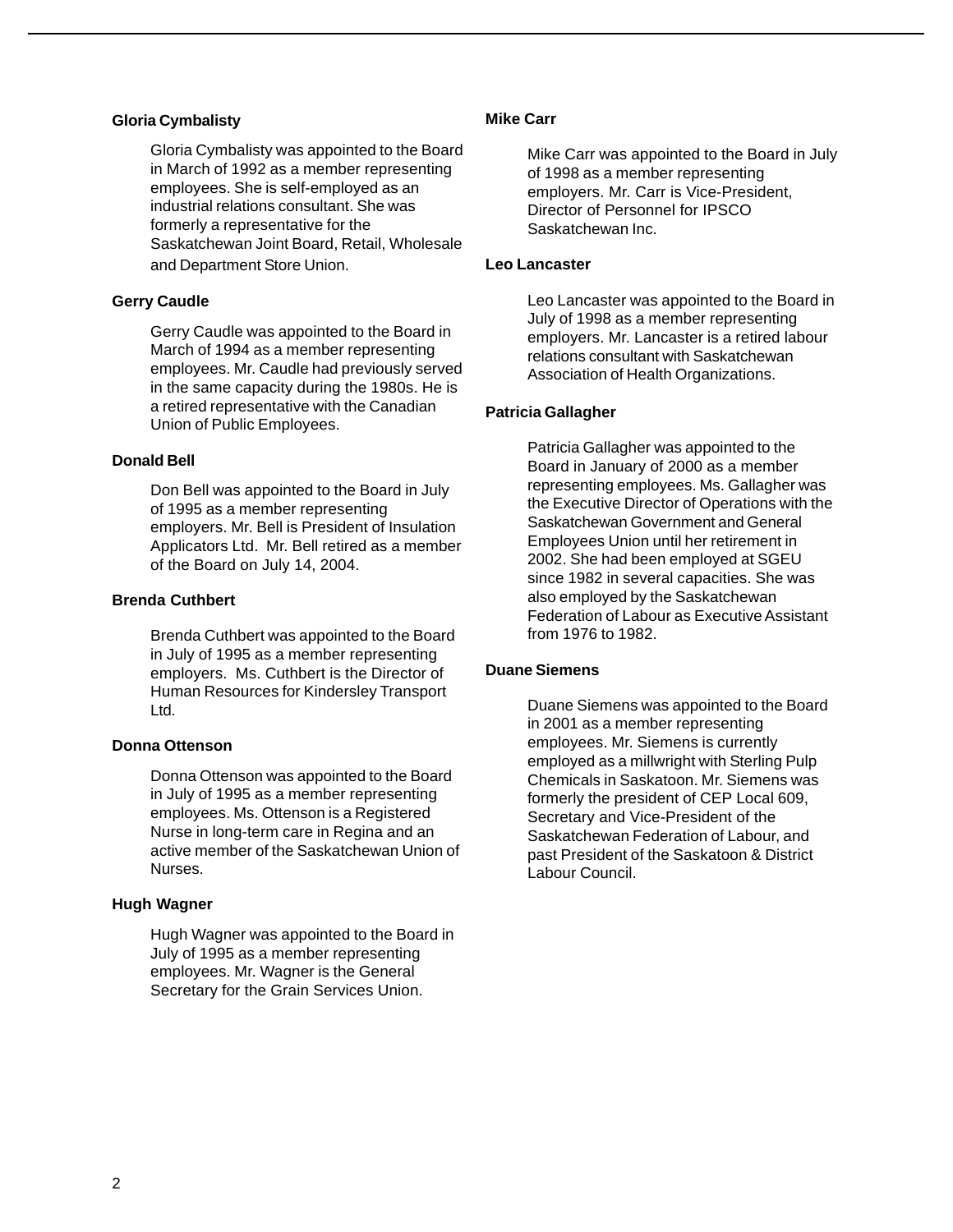### **Clare Gitzel**

Clare Gitzel was appointed to the Board in July of 2001 as a member representing employers. Mr. Gitzel was formerly employed with a major mining company as Manager of Human Resources and Northern Affairs. He presently provides consulting services in the human resources and administration fields.

### **Joan White**

Joan White was appointed to the Board in July of 2001 as a member representing employers. Ms. White is the Director of Labour Relations for the University of Saskatchewan.

### **Maurice Werezak**

Maurice Werezak was appointed to the Board in July of 2001 as a member representing employees. Mr. Werezak is a past Vice-President of the Saskatchewan Federation of Labour and is President of United Food and Commercial Workers, Local 248-P. Mr. Werezak is a labour representative on the Employment Insurance Appeal Committee and is employed at Mitchell's Gourmet Foods.

#### **Marshall Hamilton**

Marshall Hamilton was appointed to the Board in July of 2002 as a member representing employers. Mr. Hamilton is the Manager of Human Resources for IMC Potash in Esterhazy. Mr. Hamilton has been working in the human resources field for 23 years in various industries including steel, forestry, government and potash.

#### **Ray Malinowski**

Ray Malinowski was appointed to the Board in July of 2002 as a member representing employers. Mr. Malinowski is in the manufacturing industry associated with Leon's Mfg. Company Inc. and Ram Industries Inc. in Yorkton. He is a past President of the Prairie Implement Manufacturers Association and the Saskatchewan Chamber of Commerce.

### **Michael Wainwright**

Michael Wainwright was appointed to the Board in July of 2002 as a member representing employers. Mr. Wainwright is the Director of Employee Relations at ISM Information Systems Management Canada Corporation.

## **John McCormick**

John McCormick was appointed to the Board in July of 2002 as a member representing employees. Mr. McCormick is a Transit Operator with the City of Regina and President of the Amalgamated Transit Union Local 588, as well as Canadian Council Executive Board Member. Mr. McCormick is also a member of the Task Force on Occupational Standards for the Canadian Motor Coach Association.

# **Ken Ahl**

Ken Ahl was appointed to the Board in July of 2004 as a member representing employers. Mr. Ahl worked for 34 years for Comstock Canada Ltd. and retired in 2003 as the manager of their Saskatchewan office. He has also been active in the construction industry with the CLR – Construction Labour Relations Association of Saskatchewan Inc. and CODC – Construction Opportunities Development Council Inc.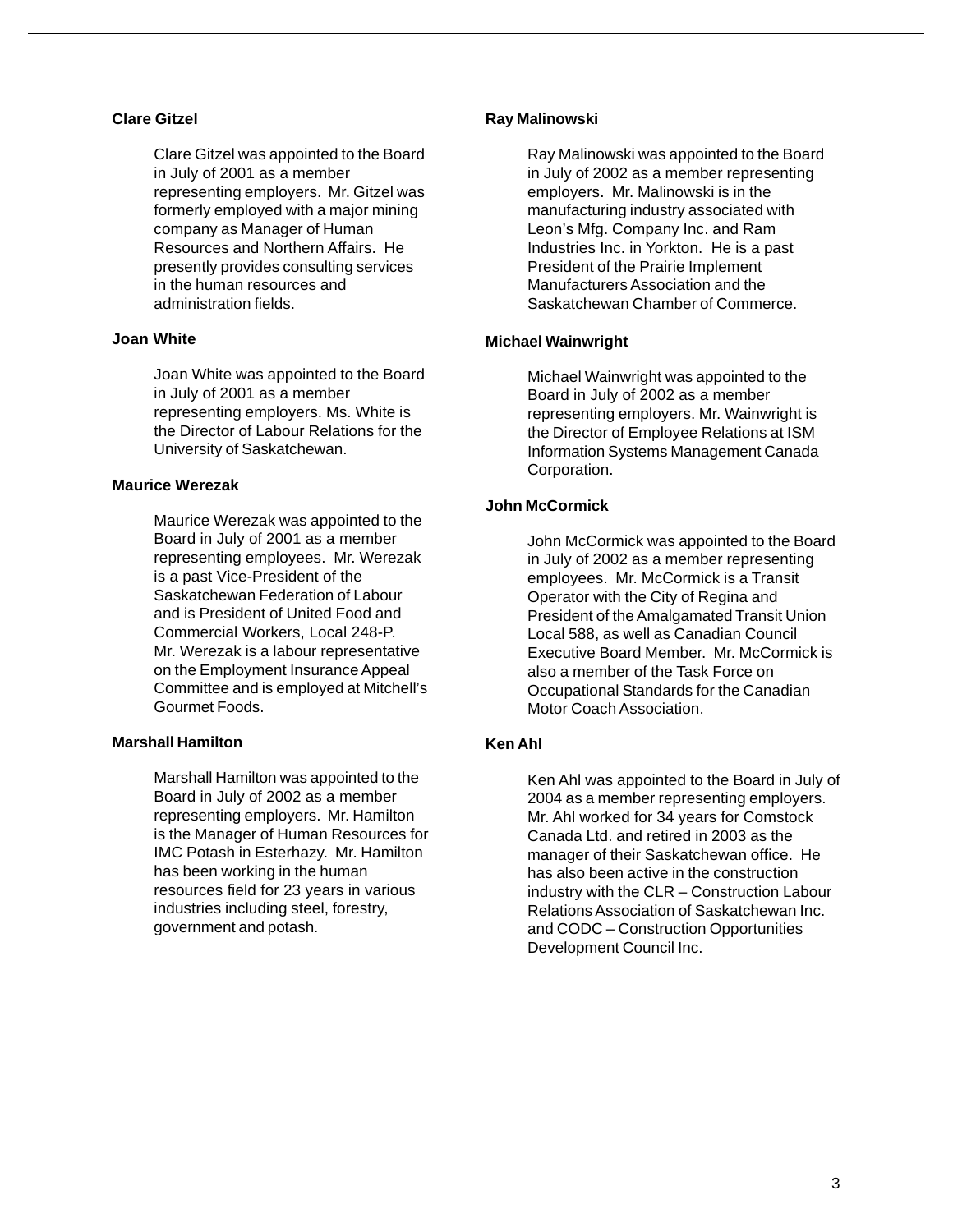# **II.** *The Trade Union Act*

In Canada, legislative jurisdiction over industrial relations has, since a ruling of the Supreme Court of Canada in 1925, fallen largely under provincial jurisdiction. Fortunately, the potential this presented for legal fragmentation was offset by varying combinations of interprovincial management and union structures, common history and common day-to-day economic and political conditions. The result is a remarkable commonality of core principles and procedures in all 11 Canadian jurisdictions.

The main features of Saskatchewan's *Trade Union Act*, like its counterparts in all other Canadian jurisdictions, may be summarized as follows:

- $\Box$  traditional courts are replaced by a specialized, quasi-judicial tribunal with exclusive and binding jurisdiction over the matters assigned to it by *The Trade Union Act*;
- □ common law of conspiracy and restraint of trade is abolished insofar as it applies to employees who bargain collectively;
- the majority of employees determine for all employees in a group whether they will bargain collectively and, if so, through which union;
- □ an employer is required to recognize the union chosen by the majority of its employees as their exclusive representative for the purpose of bargaining collectively;
- □ the employer and the union are required to bargain in good faith with a view to concluding a collective bargaining agreement;
- a number of unfair labour practices are created to protect employees and unions from any attempt by the employer to interfere with their rights;
- $\Box$  strike and lock-out activity is regulated, but not prohibited;
- □ specific issues, such as union security, technological change, conciliation, voting procedures and religious exclusions are addressed; and
- □ remedial and enforcement procedures are included in the statute.

In short, the *Act* provides the legal framework for collective bargaining, along with a procedure for adjudicating disputes and enforcing rights and obligations. *The Trade Union Act*, like its counterparts in all other Canadian jurisdictions, does not attempt to prohibit economic conflict between employees and employers, but only to control it. It does not attempt to regulate the outcome of collective bargaining, but merely the process to be followed.

The function of the Labour Relations Board within this statutory framework is to identify the parties which will participate in collective bargaining, and to monitor the procedural aspects of the bargaining process. Under *The Trade Union Act*, the Board is not required to follow all of the formal rules of procedure that have been developed in courts of law.

The Board attempts to conduct its hearings in a way that will make them accessible to representatives of the parties who have no legal training, and which will allow the Board to identify the issues which are genuinely in dispute.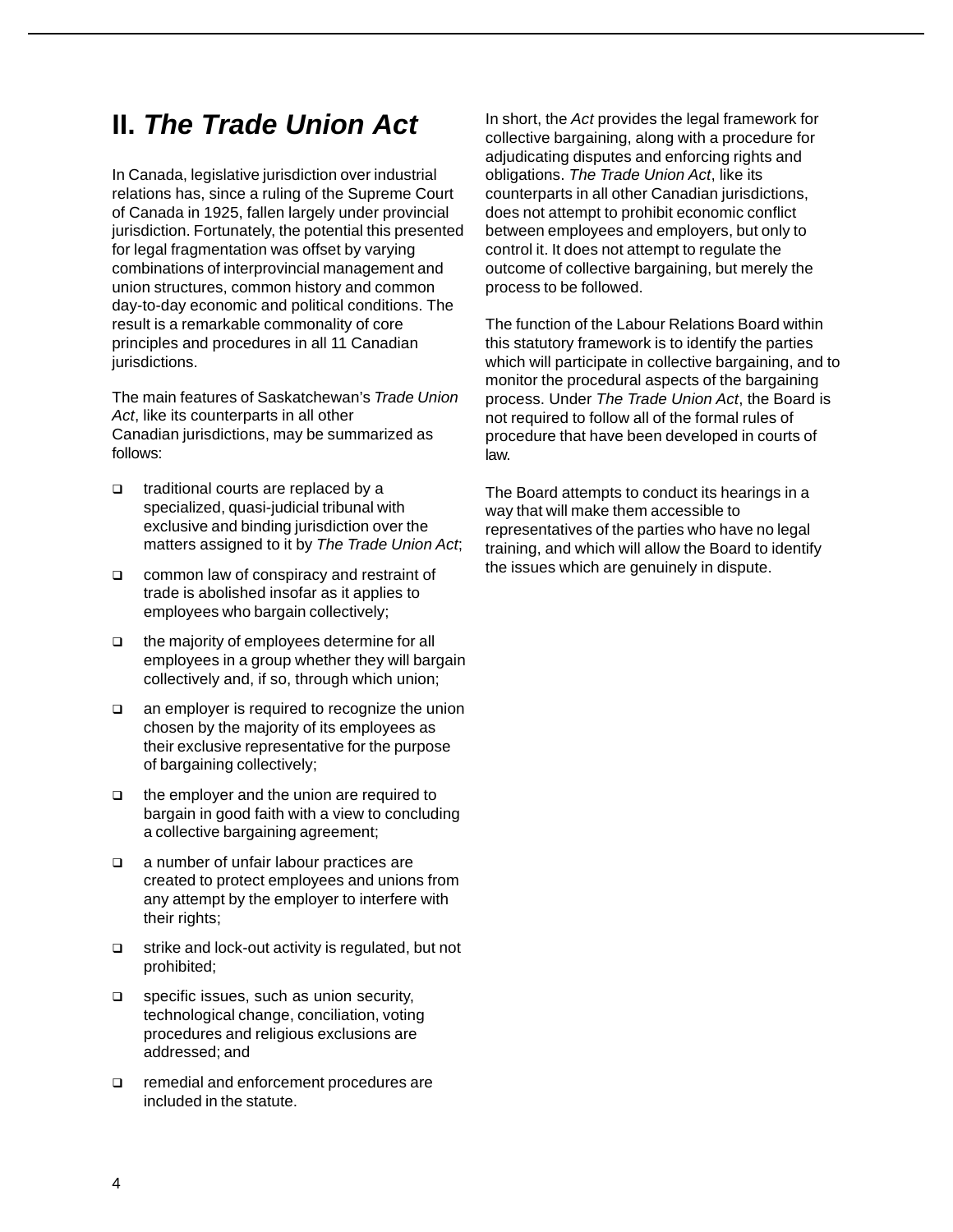# **III.** *The Construction Industry Labour Relations Act, 1992*

Passed in 1992 and amended in 2000, *The Construction Industry Labour Relations Act, 1992*, S.S. 1992, c. C-29.11, provides for a system of collective bargaining in the building trades between organizations representing groups of contractors and the construction unions. The supervision of this statutory system is conferred on the Board under the legislation.

# **IV.** *The Health Labour Relations Reorganization Act*

Passed in 1996, *The Health Labour Relations Reorganization Act*, S.S. 1996, c. H-0.03, appointed a commissioner to examine the organization of labour relations between health sector employers and employees in the Province. The Dorsey Commission report was submitted, and *The Health Labour Relations Reorganization (Commissioner) Regulations*, R.R.S., c. H-0.03, Reg. 1 came into force, in January, 1997.

The legislation confers upon the Board the power to make orders for the purpose of carrying out the intent of the legislation and respecting any matter arising out of the reorganization of labour relations in the health care sector not addressed in the Regulations.

# **V. Budget Summary**

The total amount expended by the Saskatchewan Labour Relations Board for the fiscal year ending March 31, 2005 was \$742,105. The Board has, over time, displayed an ability to manage its resources efficiently. It should be noted, however, that it is unable to control or predict the nature or number of applications put before it, and as a result, the relationship of expenditure to budgetary allocation cannot be guaranteed.

# **VI. Summary of Board Activity for 2003-2004**

Between April 1, 2004, and March 31, 2005, the Labour Relations Board held 12 monthly meetings lasting a total of 136 days. A total of 306 applications were received and a total of 273 were disposed of by the Board during the year. Tables 2 and 3 show these applications by type of application and disposition. The five-year trend is shown by disposition in Tables 3 and 4 and by type in Tables 5 and 6.

During 2004-2005, 62 certification orders covering 1104 employees were issued by the Board and 7 certification orders affecting 162 employees were rescinded.

It is not possible in this report to convey a complete picture of the nature and range of applications brought before the Board during the year. It may be helpful, however, to mention briefly some of the issues that illustrate the many types of questions that arise from applications before the Board.

In *Canadian Union of Public Employees, Local 3078 v. Board of Education of the Wadena School Division No. 46*, [2004] Sask. L.R.B.R. 199, LRB File No. 188-03, the Board held that it is an unfair labour practice for an employer to bargain an amnesty clause to impasse, thereby prolonging a strike. The Board also held that the Employer had failed to bargain in good faith when, following an Order of the Board to reinstate certain employees, the Employer raised the issue of implementation of the Board's Order in bargaining and pressed it to impasse. The Board ordered the Employer to pay lost wages to employees and reimburse the Union for strike pay from the date the application was filed to the time when the Employer resumed bargaining in good faith.

During the reporting period, the Board considered many applications relating to disputes between employees and certified bargaining agents alleging violation of the duty of fair representation in grievance and rights arbitration provided for in s. 25.1 of *The Trade Union Act* or the denial of the principles of natural justice provided for in s. 36.1 of the *Act*. In *Sabo v. Regina Police Association, Inc*., [2004] Sask. L.R.B.R. 177, LRB File No. 015-03, in dismissing the application, the Board held that the applicant bore the onus to demonstrate that justice could be done despite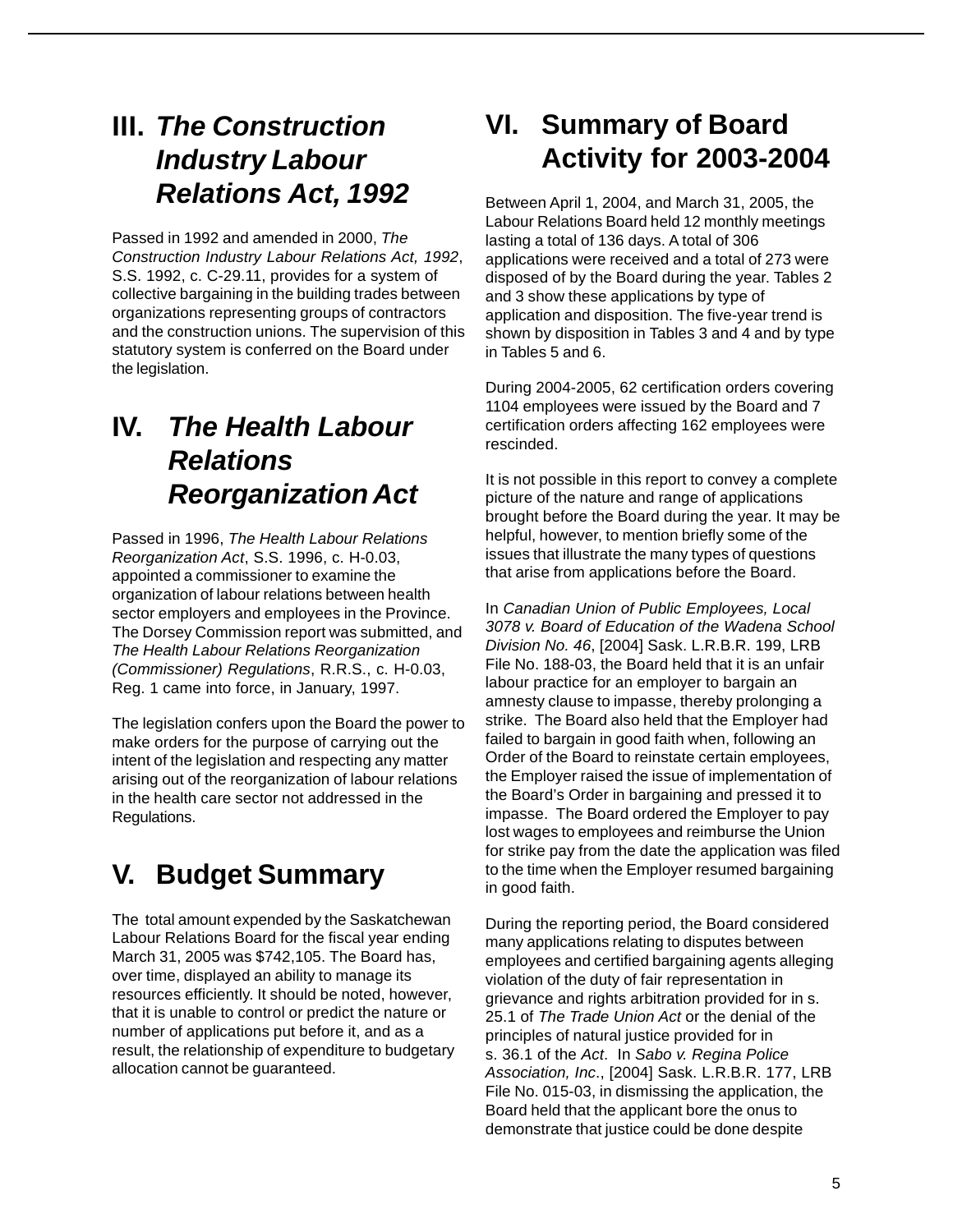a delay of nearly seven years in filing the application. In *Freeman v. Saskatchewan Government and General Employees' Union*, [2004] Sask. L.R.B.R. 171, LRB File No. 195-03, and Lundgren v. United Food and Commercial Workers, Local 248-P, [2004] Sask. L.R.B.R. 165, LRB File No. 141-03, the Board held that the certified union generally is not required to seek out potential grievors or to attempt to convince them to request that a grievance be filed. In *Lalonde v. United Brotherhood of Carpenters and Joiners of America, Local 1985* [2004] Sask. L.R.B.R. 244, the Board provided guidelines as to the content of the principles of natural justice referred to in s. 36.1 of the Act regarding a union's duty in discipline and membership matters pursuant to its constitution.

In *Saskatchewan Joint Board, Retail Wholesale and Department Store Union v. Canadian Linen and Uniform Service Co.*, [2004] Sask. L.R.B.R. 69, LRB File Nos. 062-02 and 090-02, the Board considered an application for amendment in the nature of the consolidation of two bargaining units composed of employees of the same employer represented by the same union – a matter that the Board had not reviewed since the early 1990's. In articulating the principles and considerations relevant to such an application, the Board reviewed several cases from other Canadian jurisdictions and settled on the general approach originally taken by the Board in *Saskatchewan Joint Board, Retail, Wholesale and Department store Union v. O.K. Economy Stores (A Division of Westfair Foods Ltd.),* [1990] Fall Sask. Labour Rep. 64, LRB File No. 264-89. The decision of the Board was quashed on judicial review (2005 SKQB 264, per Kovach, J.) on the basis that the Board's decision relied upon legal authorities not cited by either of the parties. In contrast, on the latter point, in *Hill v. Saskatchewan Government and General Employees Union and Saskatchewan Labour Relations Board*, [2004] Sask. L.R.B.R. c-57, the applicant sought judicial review of the Board's decision on the alleged basis that in failing to refer to any legal authorities in brief reasons for decision the Board had failed to provide adequate reasons for its decision. In dismissing the application, the Court of Queen's Bench held that absent any statutory requirement to give reasons for its decision, the extent to which the Board must review

the evidence before it and record its analysis to support its conclusions will depend on the circumstances of the individual case.

In *United Food and Commercial Workers, Local 1400 v. Sobeys Capital Inc., o/a Price Albert Garden Market IGA*, [2004] Sask. L.R.B.R. 224, LRB File No. 209-04, the Board confirmed its general policy to use municipal boundaries to define the geographic scope of bargaining units as opposed to granting site-specific certification orders.

During the reporting period, the Board rendered a number of decisions regarding significant procedural matters. The most important of these concerned a Board Order on an application by a party regarding the scope of a subpoena *duces tecum* issued by the Board to a corporate respondent, and the jurisdiction of the Board to require that the witness proferred to answer to the subpoena produce documents referred to in the course of her testimony in cross-examination at the hearing. The issues arose on an application by United Food and Commercial Workers, Local 1400 in LRB File No. 069-04 to be certified as the bargaining agent for a unit of employees of Wal-Mart Canada Corp. at its store in Weyburn, Saskatchewan. Joined for hearing at the same time were unfair labour practice applications filed by several of the affected employees alleging that the Union had engaged in improper organizing tactics (LRB File Nos. 122-04 to 130-04), to which the Union replied that the applications were made as a result of improper employer influence contrary to s. 9 of *The Trade Union Act*. Wal-Mart sought and obtained an order of prohibition pending an application to the Court of Queen's Bench for judicial review of the Board's written Order regarding the scope of the subpoena and its oral Order to the witness for production of documents. The Court of Queen's Bench granted the order for prohibition and the Board's Orders were subsequently quashed on judicial review, with the learned Chambers' Judge stating that the Board had abused its authority and referring to his perception of bias on the part of the Board although none of the parties had made such an allegation. However, the Saskatchewan Court of Appeal unanimously allowed an appeal of that decision by the Union, set aside the judgment of the Court of Queen's Bench and reinstated the Board's Orders.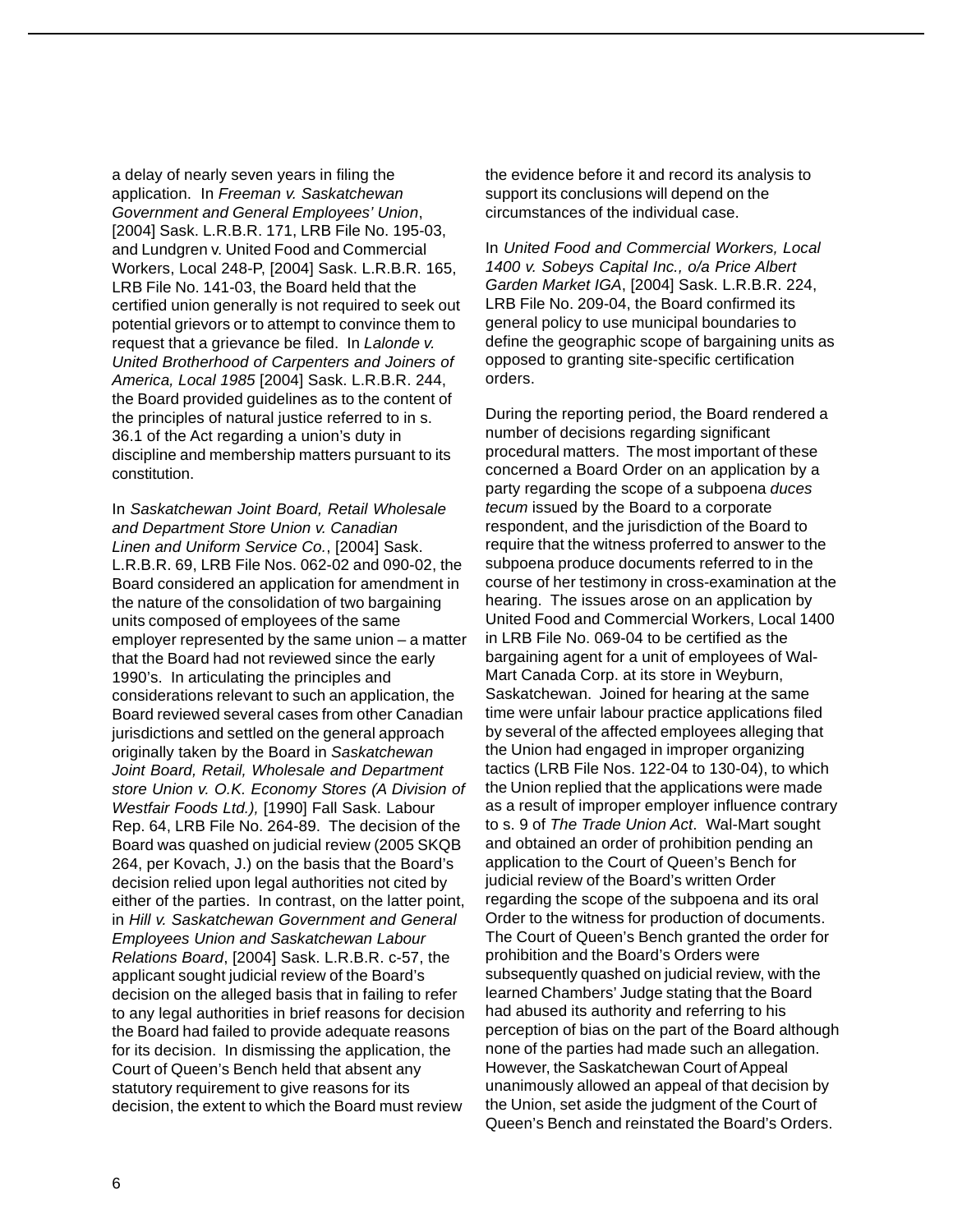Specifically, the Court of Appeal ruled that the Board acted within its jurisdiction with respect to both Orders and stressed the distinction between the disclosure of documents, the production of documents, the discovery of documents and the admissibility of documents into evidence. The Court held that the Board was not required to make an inquiry as to the relevance of the documents prior to issuing the subpoena *duces tecum*. The party upon whom the subpoena is served is protected from producing irrelevant or privileged documents through the ability to make a request that the Board quash the subpoena or make a ruling on the relevance or privilege of the documents in question. The witness must comply with the subpoena and produce the documents for inspection by the Board in order to rule on their admissibility. Further, the Court of Appeal specifically found that the Board did not abuse its authority or process, and stated that the Chambers' Judge ought not to have made gratuitous comments imputing a lack of impartiality on the part of the Board. The judgment of the Court of Appeal, cited as 2004 SKCA 154, is reported at [2004] Sask. L.R.B.R. c-66 and 257 Sask. R. 12. The Supreme Court of Canada dismissed an application by Wal-Mart for leave to appeal that decision (see, [2005] SCCA No. 13).

In *United Food and Commercial Workers, Local 1400 v. Wal-Mart Canada Corp., et al.*, [2004] Sask. L.R.B.R. 56, LRB File No. 055-04, the Board confirmed that an employee desiring to participate in a certification hearing to bring allegations before the Board of improper organizing tactics must file a reply to the application or file a separate unfair labour practice application with sufficient particularity to allow the union to determine the case it must meet. In that decision, the Board also confirmed its policy that photocopied employee signatures filed with the statement of employment are not generally acceptable except in circumstances where it is unreasonable or unduly onerous to obtain an original signature, and ordered that Wal-Mart file a new statement of employment conforming to the policy.

In *United Food and Commercial Workers, Local 1400 v. Wal-Mart Canada Corp., et al.*, [2004] Sask. L.R.B.R. 366, LRB File No. 172-04, the Board determined that while the Regulations under *The Trade Union Act* (Sask. Reg. 163/72, ss. 6, 18 and 22) do not require that a respondent file a reply to an unfair labour practice application, one must do so within the time limited by the regulations, (or an extension thereof granted by the Board or the Executive Officer of the Board) to be ensured of receiving notice of the hearing of the application and to be allowed to participate fully in the hearing. The consequences of a failure to do so are within the discretion of the Board panel at the hearing, but generally participation will be limited to making representations only as to the jurisdiction of the Board to hear the matter. Similarly, in *International Union of Operating Engineers Hoisting & Portable & Stationary, Local 870 v. Prairie Crane*, (March 3, 2005), LRB File No. 268-04, the Board held that an employer that does not file a reply to a certification application has no standing to participate in the hearing of the application without the leave of the Board.

In conjunction with its publisher, the Saskatchewan Legal Education Society Inc. (SKLESI), the Board continued the publication of its Reasons for Decision and any subsequent court decisions during the reporting year in The Saskatchewan Labour Relations Board Reports (cited as sask. L.R.B.R.). The Board wishes to thank SKLESI, its Executive Director and Staff for their considerable effort and continued cooperation in the publication of the Reports. The Reports are available by subscription through SKLESI, at court house libraries in some judicial centres and at the Law Library at the University of Saskatchewan. Reports of recent Board decisions are available at the Board's website at <u>www.sasklabourrelationsboard.com</u>. The Board's entire reasons for decision are also available on Quicklaw.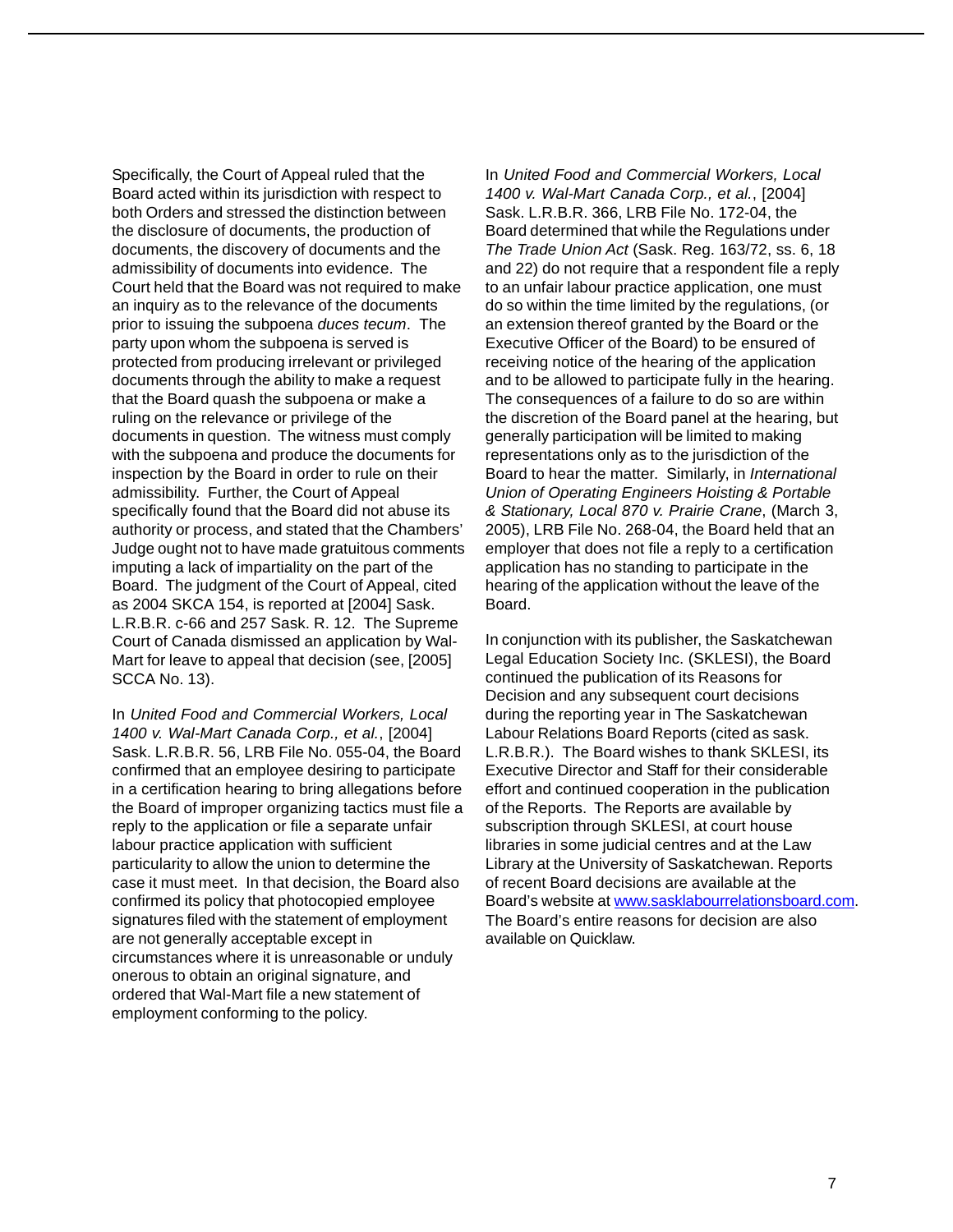# **VII. Tables**

**Table 1**

# **Labour Relations Board Organizational Chart March 31, 2005**

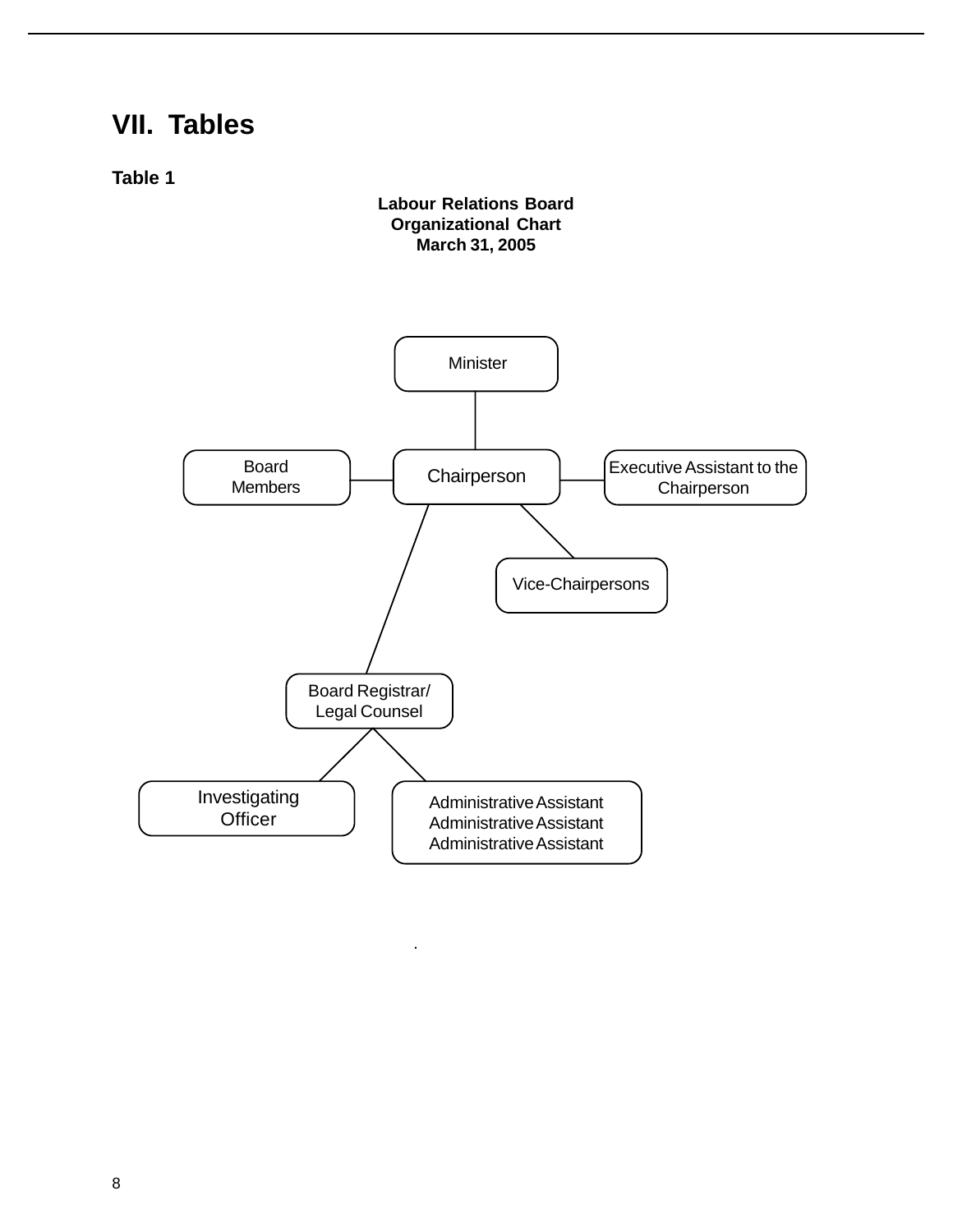#### **Applications under** *The Trade Union Act* **by Type of Application and Disposition, 2004-2005**

| Type of application<br>and disposition        | <b>Applications</b> | <b>Type of application</b><br>and disposition | <b>Applications</b> |
|-----------------------------------------------|---------------------|-----------------------------------------------|---------------------|
|                                               |                     | <b>Provisional Employee Determination</b>     |                     |
|                                               |                     |                                               |                     |
|                                               |                     |                                               |                     |
|                                               |                     |                                               |                     |
|                                               |                     | <b>Interim Applications</b>                   |                     |
|                                               |                     |                                               |                     |
| <b>Designation of Principal or Contractor</b> |                     |                                               |                     |
|                                               |                     |                                               |                     |
|                                               |                     |                                               |                     |
| <b>Certification</b>                          |                     |                                               |                     |
| (Section 5, clauses a, b and c)  69           |                     | Raid                                          |                     |
|                                               |                     |                                               |                     |
|                                               |                     |                                               |                     |
|                                               |                     |                                               |                     |
|                                               |                     | <b>Amendment or Rescission</b>                |                     |
| <b>Unfair Labour Practice</b>                 |                     | (Section 5, clauses i, j and k)  A8, R15      |                     |
|                                               |                     |                                               |                     |
|                                               |                     |                                               |                     |
|                                               |                     |                                               |                     |
|                                               |                     |                                               |                     |
|                                               |                     |                                               |                     |
|                                               |                     | <b>Exclusion on Religious Grounds</b>         |                     |
|                                               |                     |                                               |                     |
| Reinstatement                                 |                     |                                               |                     |
|                                               |                     |                                               |                     |
|                                               |                     |                                               |                     |
|                                               |                     | <b>Employee Determination</b>                 |                     |
|                                               |                     |                                               |                     |
|                                               |                     |                                               |                     |
|                                               |                     |                                               |                     |
| <b>Monetary Loss</b>                          |                     |                                               |                     |
|                                               |                     | <b>Strike/Ratification Votes</b>              |                     |
|                                               |                     |                                               |                     |
|                                               |                     |                                               |                     |
|                                               |                     |                                               |                     |
|                                               |                     | <b>Reconsideration</b>                        |                     |
|                                               |                     |                                               |                     |
| <b>Company Dominated</b>                      |                     |                                               |                     |
|                                               |                     |                                               |                     |
|                                               |                     | <b>Reference of Dispute</b>                   |                     |
|                                               |                     |                                               |                     |
|                                               |                     |                                               |                     |
|                                               |                     |                                               |                     |
|                                               |                     |                                               |                     |
|                                               |                     |                                               |                     |

 $\overline{\phantom{a}}$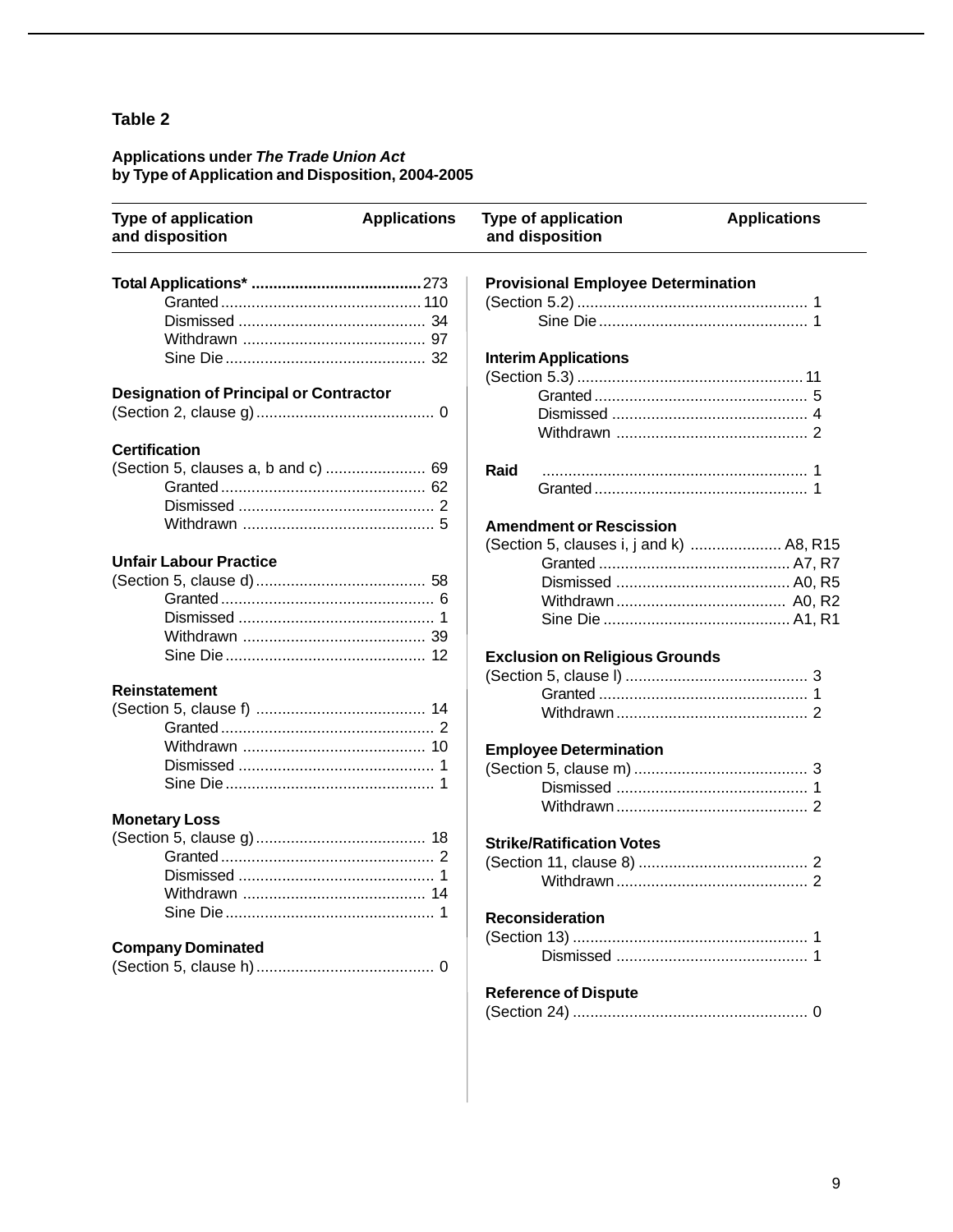## **Table 2 - Continued**

# **Applications under** *The Trade Union Act* **by Type of Application and Disposition, 2004-2005**

| Type of application<br>and disposition        | <b>Applications</b> | <b>Type of application</b><br>and disposition | <b>Applications</b> |
|-----------------------------------------------|---------------------|-----------------------------------------------|---------------------|
| <b>Duty of Fair Representation</b>            |                     | <b>Deemed Sale of Business</b>                |                     |
|                                               |                     |                                               |                     |
|                                               |                     |                                               |                     |
|                                               |                     | <b>Related Employer</b>                       |                     |
|                                               |                     |                                               |                     |
|                                               |                     |                                               |                     |
| <b>First Collective Bargaining Agreements</b> |                     |                                               |                     |
|                                               |                     | <b>Transfer of Bargaining Rights</b>          |                     |
|                                               |                     |                                               |                     |
|                                               |                     |                                               |                     |
|                                               |                     |                                               |                     |
|                                               |                     | <b>Technological Change</b>                   |                     |
| <b>Membership in Trade Union</b>              |                     |                                               |                     |
|                                               |                     |                                               |                     |
|                                               |                     | <b>Final Offer Vote</b>                       |                     |
|                                               |                     |                                               |                     |
| <b>Transfer of Obligation</b>                 |                     |                                               |                     |
|                                               |                     |                                               |                     |
|                                               |                     |                                               |                     |
|                                               |                     |                                               |                     |
|                                               |                     |                                               |                     |

\*273 applications were disposed of although 306 applications were received. Source: Saskatchewan Labour Relations Board files.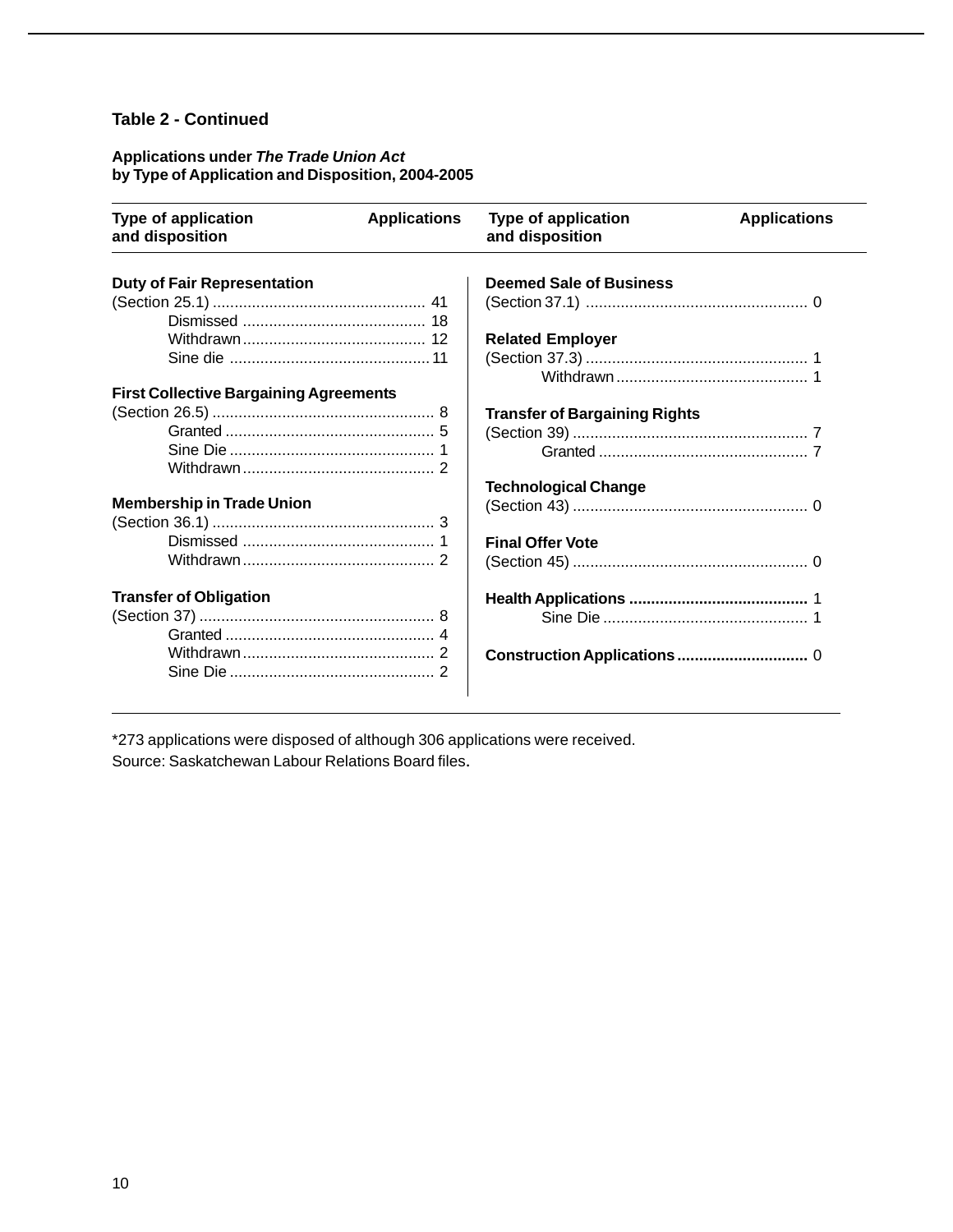|                           | 2000-2001 |      | 2001-2002 2002-2003 2003-2004 |        | 2004-2005   |
|---------------------------|-----------|------|-------------------------------|--------|-------------|
| <b>Total Applications</b> | 340       | 336* | 265*                          | $277*$ | $273*$      |
| <b>Granted</b>            | 163       | 107  | 109                           | 123    | 105         |
| <b>Dismissed</b>          | 19        | 58   | 30                            | 28     | 30          |
| Withdrawn                 | 113       | 122  | 79                            | 87     | 95          |
| <b>Sine Die</b>           | 32        | 35   | 27                            | 29     | 31          |
| <b>To Conciliation</b>    | 0         | 0    | 0                             | 0      | $\mathbf 0$ |
| <b>Joint Amend-Dorsey</b> | 4         | 1    | 0                             | 0      | 0           |
| <b>Cert.-Dorsey</b>       | 0         | 0    | 12 <sup>2</sup>               | 0      | 0           |
| <b>Other Dorsey</b>       | 0         | 1    | 0                             | 2      | 1           |
| Interim**                 | 9         | 12   | 8                             | 8      | 11          |

# **Applications to the Labour Relations Board under** *The Trade Union Act***, by Disposition, 2000-2001 to 2004-2005**

Under *The Trade Union Act*, the Board may determine the outcome of any dispute referred to it by either party.

The decision of the Board is final and binding.

\*This figure does not include construction applications.

\*\*The Disposition of Interim Applications is shown in Table 2.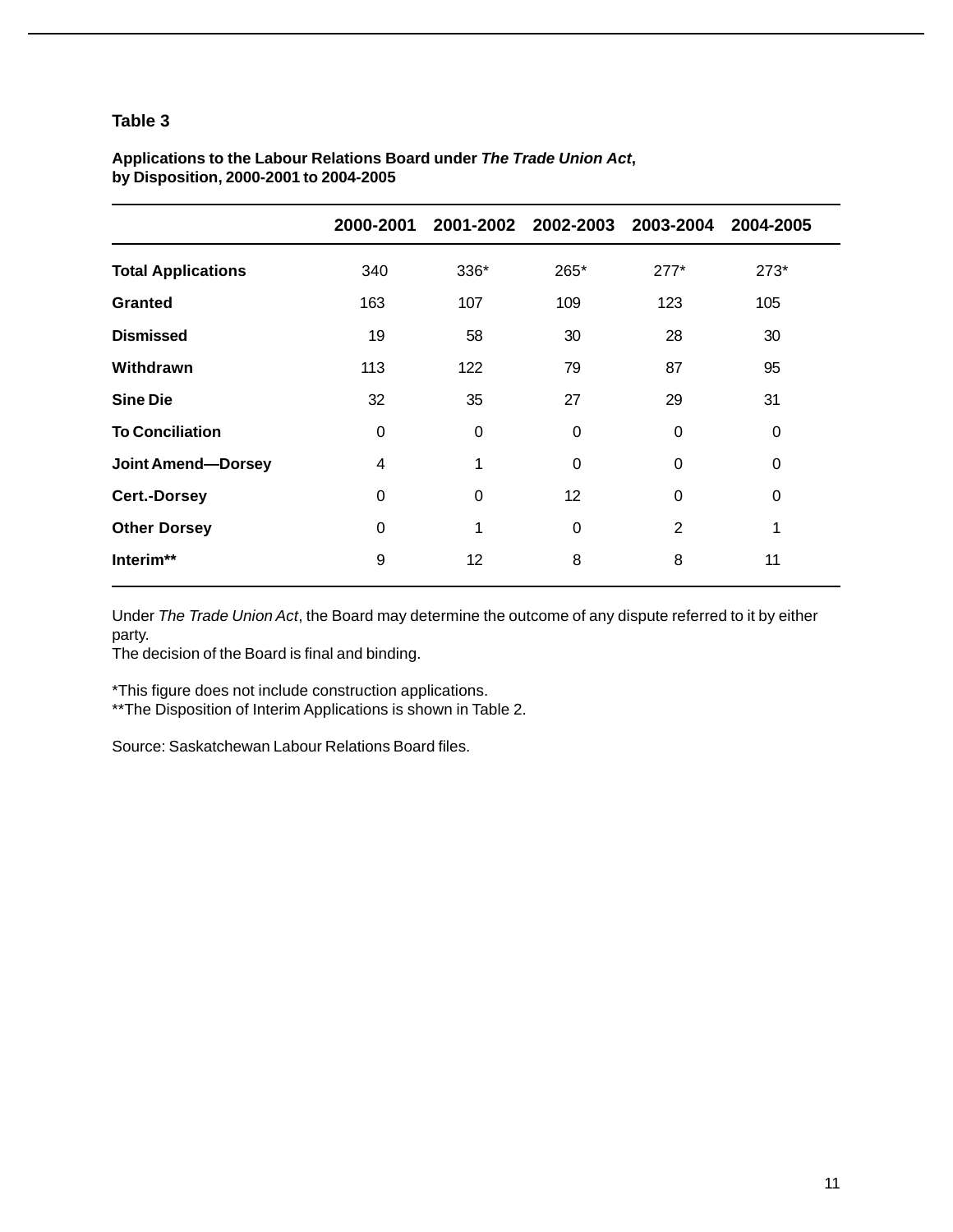| Year    | <b>Total</b><br><b>Applications</b> | <b>Granted</b> | <b>Dismissed</b> | Withdrawn | <b>Determined</b> | <b>Sine Die</b> |
|---------|-------------------------------------|----------------|------------------|-----------|-------------------|-----------------|
| 2000-01 | 5                                   | 4              | 0                | 0         | 0                 |                 |
| 2001-02 | 3                                   | 1              | 0                |           | 0                 |                 |
| 2002-03 | $\Omega$                            | $\Omega$       | 0                | 0         | 0                 | 0               |
| 2003-04 | 2                                   | 0              | 0                | 0         | 0                 | $\overline{2}$  |
| 2004-05 | $\Omega$                            | $\Omega$       | 0                | 0         | 0                 | 0               |
|         |                                     |                |                  |           |                   |                 |

### **Applications to the Labour Relations Board under** *The Construction Industry Labour Relations Act, 1992,* **by Disposition, 2000-2001 to 2004-2005**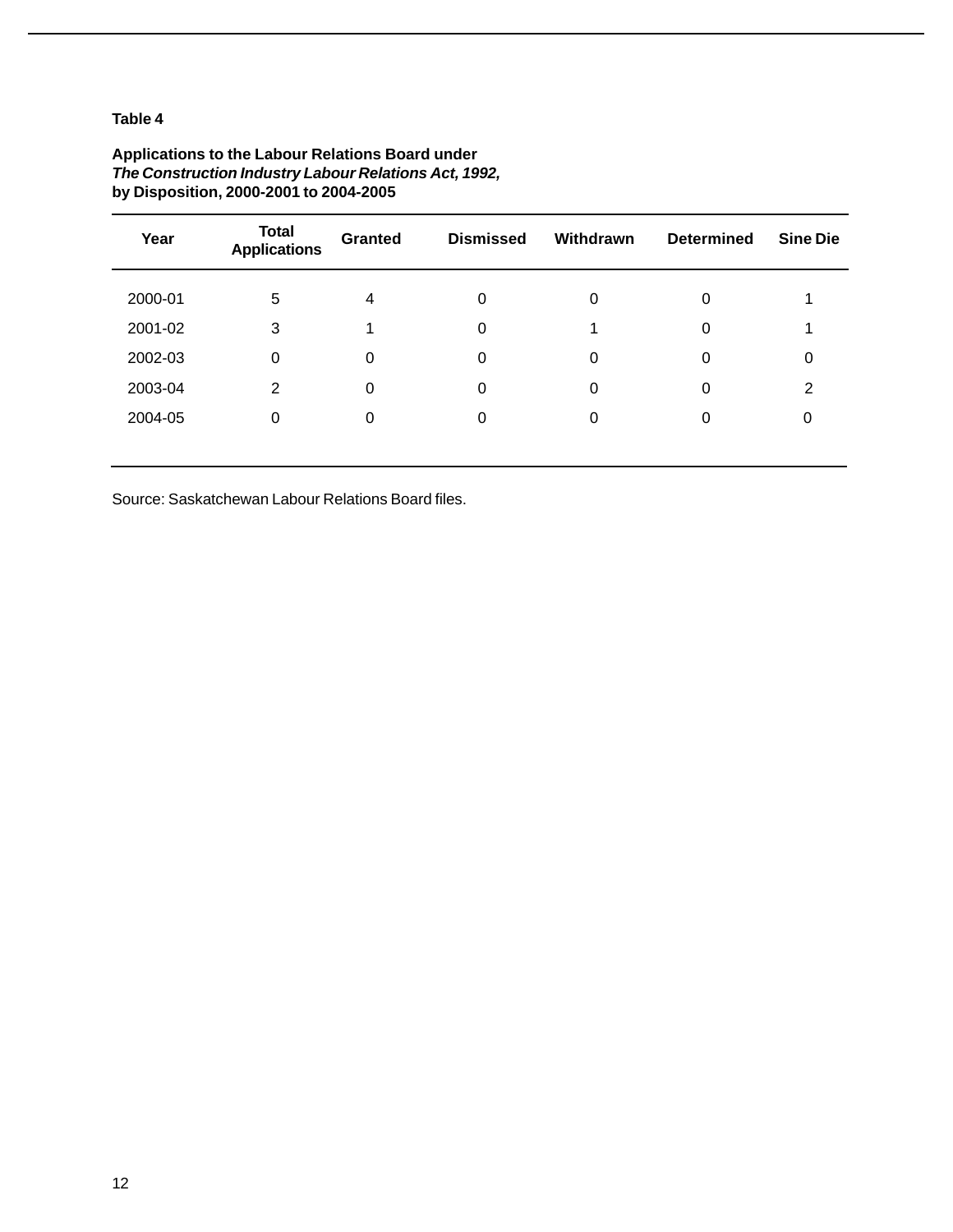# **Applications under** *The Trade Union Act* **by Type of Application, 2000-2001 to 2004-2005**

| <b>Type of Application</b>                                        | 2000-2001      | 2001-2002      | 2002-2003        | 2003-2004        | 2004-2005      |
|-------------------------------------------------------------------|----------------|----------------|------------------|------------------|----------------|
| <b>Total Applications*</b>                                        | 335**          | 336**          | 265**            | $277**$          | 273**          |
| Designation of Principal or Contractor<br>(Section 2, clause g)   | 0              | 18             | $\boldsymbol{0}$ | $\boldsymbol{0}$ | 0              |
| Certification<br>(Section 5, clauses a, b and c)                  | 68             | 64             | 70               | 86               | 69             |
| <b>Unfair Labour Practices</b><br>(Section 5, clause d)           | 105            | 82             | 65               | 58               | 58             |
| Reinstatement<br>(Section 5, clause f)                            | 24             | 18             | 14               | 17               | 14             |
| Monetary loss<br>(Section 5, clause g)                            | 26             | 19             | 16               | 16               | 18             |
| Company dominated<br>(Section 5, clause h)                        | $\pmb{0}$      | 1              | 1                | $\boldsymbol{0}$ | 0              |
| <b>Amendment or Rescission</b><br>(Section 5, clauses i, j and k) | A17/R17        | A18/R17        | A20/R14          | A18/R12          | A8/R15         |
| Exclusion on religious grounds<br>(Section 5, clause I)           | 3              | 1              | 1                | 1                | 3              |
| Employee determination<br>(Section 5, clause m)                   | $\overline{2}$ | $\overline{7}$ | 3                | $\overline{2}$   | 3              |
| Provisional determination<br>(Section 5.2)                        | 6              | $\,6$          | 3                | $\pmb{0}$        | 1              |
| Interim Application<br>(Section 5.3)                              | 9              | 12             | 8                | 8                | 11             |
| <b>Strike/Ratification Votes</b><br>(Section 11(8))               | 1              | $\overline{2}$ | 1                | $\mathbf 0$      | $\overline{2}$ |
| Reconsideration<br>(Section 13)                                   | 1              | 1              | $\overline{2}$   | 6                | 1              |
| Reference of Dispute<br>(Section 24)                              | $\overline{2}$ | 1              | $\overline{2}$   | $\mathbf 0$      | $\pmb{0}$      |
| Duty of Fair Representation<br>(Section 25.1)                     | 16             | 30             | 11               | 33               | 41             |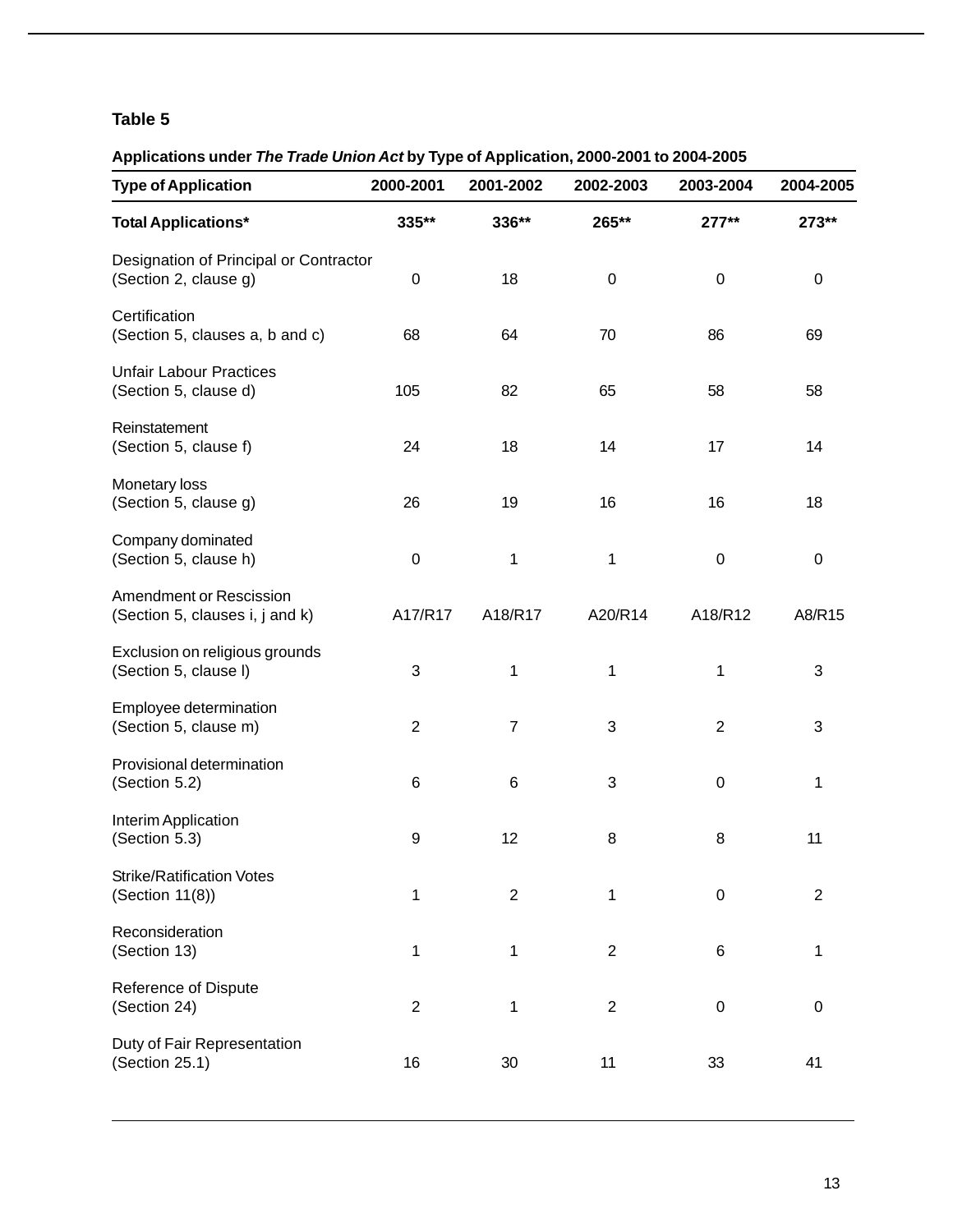## **Table 5 - Continued**

# **Applications under** *The Trade Union Act* **by Type of Application, 2000-2001 to 2004-2005**

| <b>Type of Application</b>                              | 2000-2001 |                | 2001-2002 2002-2003 | 2003-2004      | 2004-2005      |
|---------------------------------------------------------|-----------|----------------|---------------------|----------------|----------------|
| First Collective BargainingAgreements<br>(Section 26.5) | 6         | 8              | 6                   | $\overline{7}$ | 8              |
| Raid                                                    | 6         | 1              | $\overline{2}$      | $\overline{2}$ | 1              |
| Membership in Trade Union<br>(Section 36.1)             | 0         | 9              | $\mathbf 0$         | 3              | 3              |
| Deemed Sale of Business<br>(Section 37.1)               | 0         | $\overline{2}$ | $\mathbf 0$         | $\mathbf 0$    | $\pmb{0}$      |
| <b>Transfer of Obligation</b><br>(Section 37)           | 20        | 16             | 8                   | 4              | 8              |
| <b>Related Employer</b><br>(Section 37.3)               | 1         | 1              | 1                   | 1              | 1              |
| <b>Transfer of Bargaining Rights</b><br>(Section 39)    | 0         | $\Omega$       | 1                   | 1              | $\overline{7}$ |
| <b>Technological Change</b><br>(Section 43)             | 1         | $\mathbf 0$    | 3                   | $\mathbf 0$    | 0              |
| <b>Final Offer Vote</b><br>(Section 45)                 | 0         | 0              | 1                   | $\mathbf 0$    | 0              |
| <b>Health Applications</b>                              | 4         | $\overline{2}$ | 12                  | $\overline{2}$ | 1              |

\*These figures represent the number of applications disposed of during the reporting period, not the number received.

\*\*This figure does not include construction applications.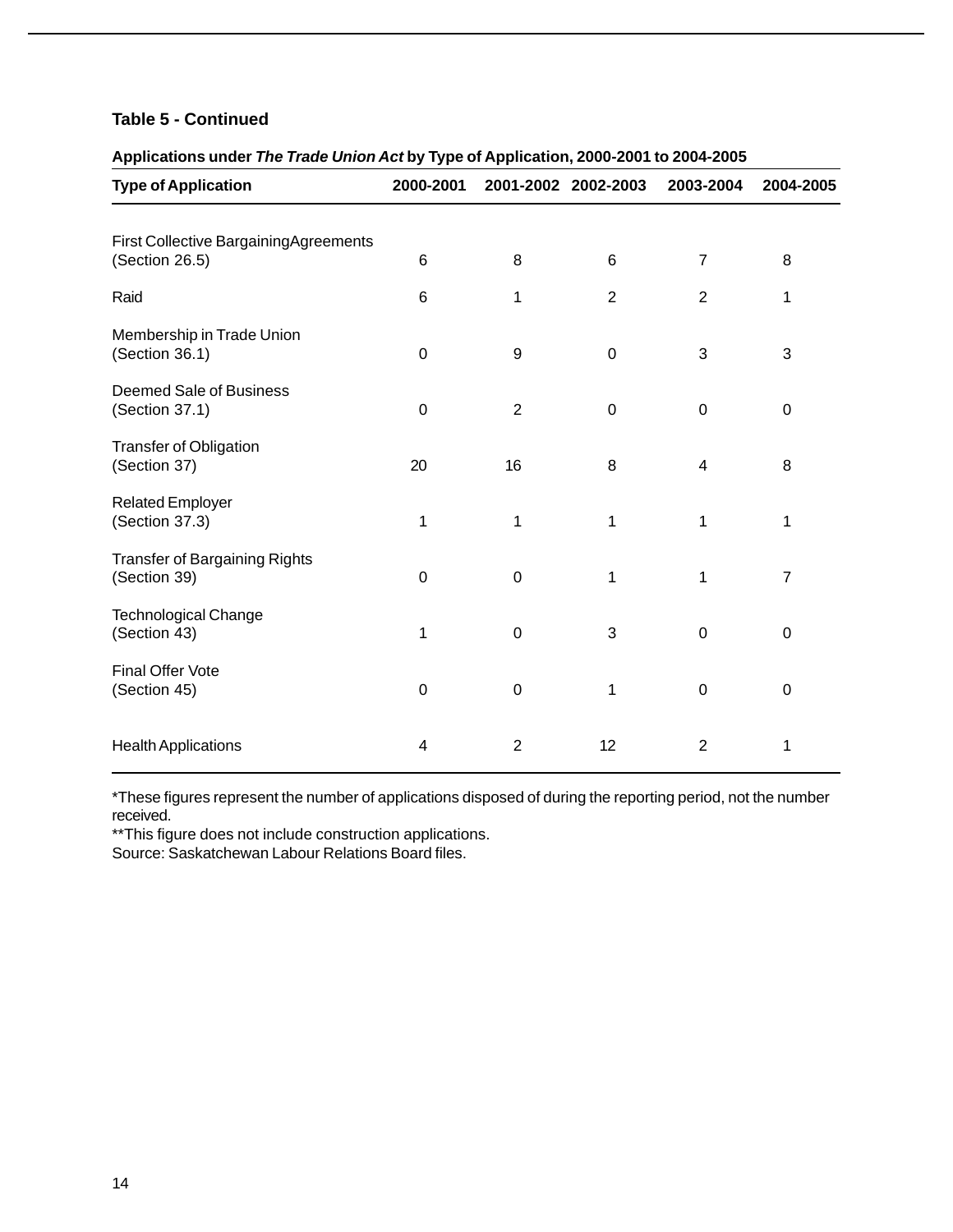| <b>Type of Application</b> | 2000-2001 | 2001-2002 | 2002-2003 | 2003-2004 | 2004-2005 |
|----------------------------|-----------|-----------|-----------|-----------|-----------|
| <b>Total Applications</b>  | 5         | 3         | $\Omega$  | 0         | 0         |
| Section 5                  |           | 0         | 0         | 0         | 0         |
| Section 10.2               | 4         |           | $\Omega$  | 0         | 0         |
| Section 11                 | $\Omega$  | 0         | 0         | 0         | 0         |
| Section 16                 | 0         | O         | $\Omega$  | 0         | 0         |
| Section 18                 | $\Omega$  | 2         | 0         | 2         | 0         |
| Section 25                 | $\Omega$  | 0         | $\Omega$  | $\Omega$  | $\Omega$  |
| Section 29                 | 0         | 0         | 0         | 0         | 0         |
| Section 30                 | 0         | 0         | 0         | 0         | 0         |
| Section 37                 | 0         | 0         | 0         | 0         | 0         |

### **Applications under** *The Construction Industry Labour Relations Act, 1992* **by Type of Application, 1999-00 to 2004-2005**